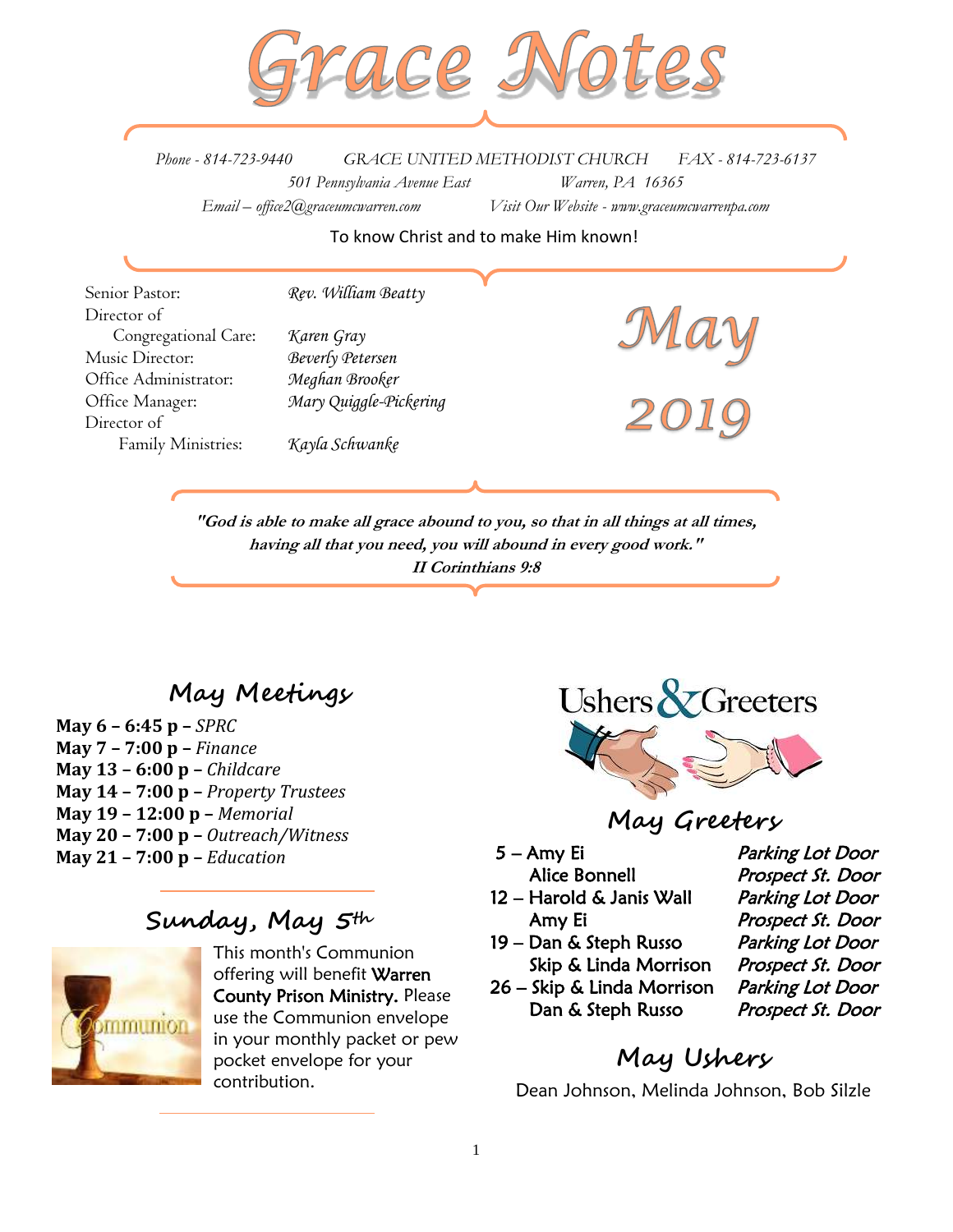

**Ebenezer** ere I raise mine Ebenezer, hither by thy help I'm come…" "H

That's how verse two of "Come, Thou Fount of Every Blessing" begins. I remember being a kid in church wondering why Scrooge was being raised and what that had to do with helping me… I had a lot of weird thoughts when I was a kid.

Eventually, I just sang the line without even thinking about it. It was just another word in another hymn that we sang every so often at church. It wasn't until I was serving my first church that I had to think about it again. Someone asked me, "What's an Ebenezer?" Okay, I was new, I didn't know the answer, I was on the hot seat… So I…told the truth. I had no idea. And looked it up.

The word comes from the Old Testament – and it's not a good story. The Philistines defeated the Israelites at a place called Eben-Ezer in a battle. So the next day, the Israelites took the Ark of the Covenant into the battle with them. This time the Philistines really crushed Israel, killing thirty thousand men and capturing the Ark of the Covenant (which they eventually returned – great story, you should read it). Shortly after the Ark was returned, the people of Israel turned their hearts back to God, put away foreign gods, and served the Lord their God. The Philistines attacked again, but this time God intervened, routed the Philistine army and the Israelite army chased them for miles. This ended the Philistine attacks against Israel for that time. Samuel the prophet raised up a memorial stone as a reminder of what God had done for the people of Israel, and he called it Ebenezer. (1 Samuel 4-7)

So, the short answer is, an Ebenezer is a stone or a monument declaring the greatness of God (the word literally means "the stone of help").

I was thinking about this this week because all too soon we will celebrate Memorial Day. And the thing about Memorial Day is that we, as a culture, don't really think about what it means anymore. Just like I sang "Here I raise mine Ebenezer…" for years without paying any attention to what it meant, I think many people just see Memorial Day as a day off from work, as a holiday, a long weekend. Maybe (if it's nice out) we'll have a picnic. It began as a day to honor those who died in the Civil War, but has become a day to honor all those who have given their lives in service to their country.

So, let me bring it back around to our faith. I bet there are some Ebenezers in your life – I bet there have been some moments when God really showed up for you. God may not have routed an army for you, but think about how God has provided for you, blessed you, and maybe even delivered you. Those moments are Ebenezers, Memorials to God's greatness in our lives.

I want to encourage you to take a moment on Memorial Day and just be thankful for those who have sacrificed their lives for the freedoms we enjoy, maybe say a prayer for families who are mourning. I also want to encourage you to take a few moments this week and raise your Ebenezer: remind yourself of what God has done for you, how God has cared for you, how God has delivered you. And maybe say a prayer or two of thanks.

In Christ's Love, Pastor Bill



inally!! At last!! It's about time!! Isn't it beautiful?!!! Spring has come!!! The magnolias, forsythias and some ornamental trees are blooming, and I couldn't love it more!! F

Easter Sunday was festive, with beautiful music, flowers were everywhere, and lots of people (the best part!).

Grace Choir was spectacular – all week. From Palm Sunday to Easter Sunday they performed 12 anthems!! Thank you, my darlings. There is no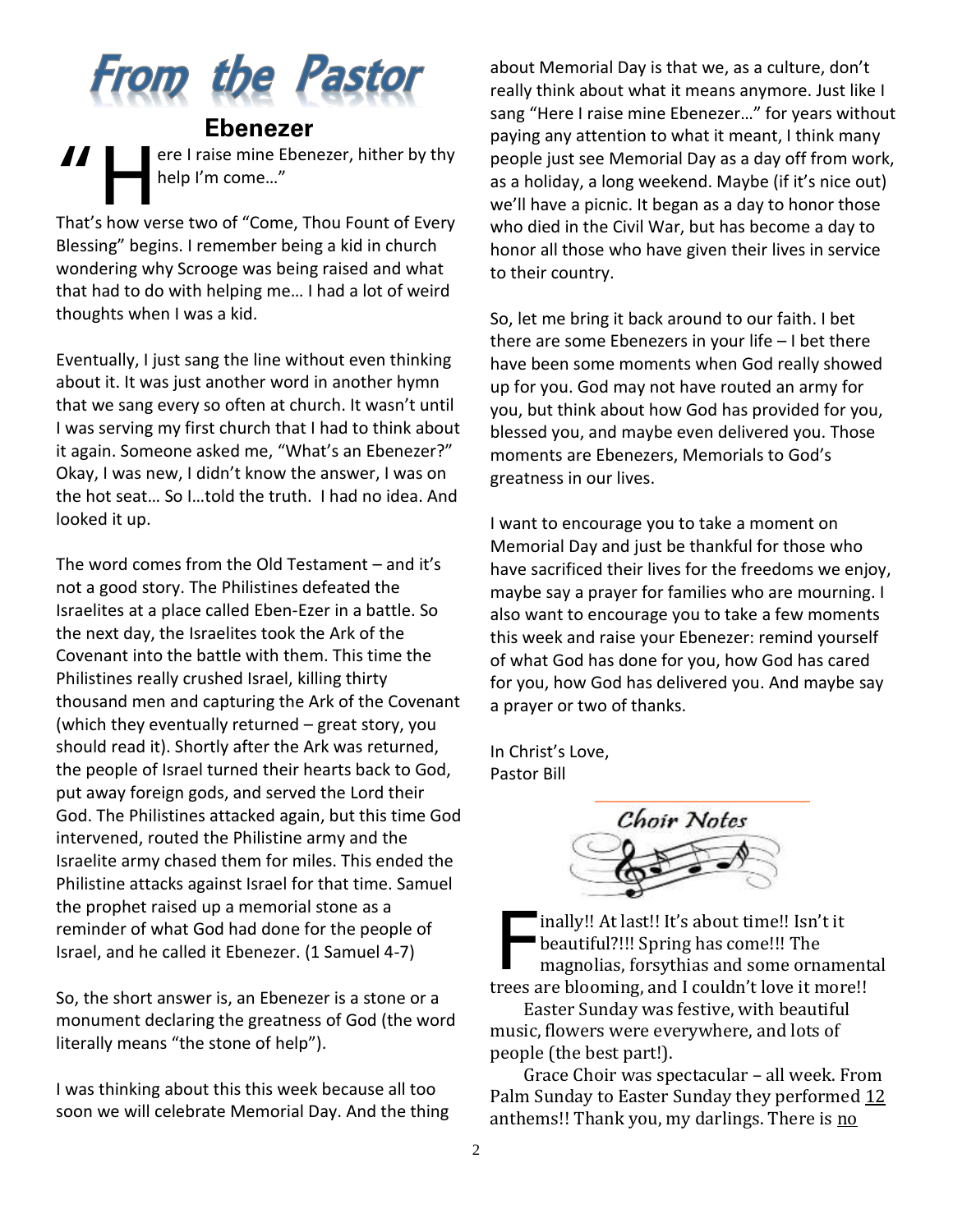other choir anywhere that does what you do. I run out of words (imagine) to describe my feelings of love and gratitude for all of you. Grace Church is definitely blessed. God love you all.

The children sang at 9:30 and were so good. Never say that they can't be heard!! Thanks to Beth M. for playing hand chimes for them. Come to the choir hallway and see their poster of baby pictures. Adorable!! Thanks, Karen C. for putting them up. They will end their choir year on Mother's Day and will resume in September. What a nice group of kids they are. I love and enjoy them very much.

The bells are going to Otterbein to give a program on May 9. Thanks to Mary B. and the Anderson's for fixing up our lights and providing transportation of bells, etc. They will be done for the summer after that. Thanks to you for your faithfulness, talent and patience. I love you all.

The choir will sing all summer, but regular practices end in May. Dem Bones, trombone choir, is coming on May 19. They will do a new arrangement by Kris. I'm really looking forward to it.

Enhancing the choir's music in April were soloists: LuAnn S., Beth M., Floyd M., Don S., and Carmen Pearce, organist. We are so blessed.

Thanks, everyone! Have a joyful, gorgeous and delightful (add other adjectives at this point) Spring and come to church!

*Beverly Petersen*

# *From the Director of Congregational Care*

*"I am the Real Vine and my Father is the Farmer." John 15:1*

ook around you. Winter is over, the winter rains are over, gone. Spring flowers are in bloom all over. The whole world is a choir. Spring warblers are filling the forest with sweet arpeggios. The lilacs are exuberantly purple and perfumed and cherry trees fragrant with blossoms." Song of Solomon 2:11, 12 The Message Bible. Sounds a lot like Warren County in spring; the reward for enduring the less "L

colorful season of winter.

Gardeners are busy repairing and preparing the vegetable and flower beds. Farmers are busy with spring plowing. We emerge from our homes to enjoy the warmth of May. Most everything seems pleasanter with spring's lessons of hope and renewal.

I think our souls are like a garden that God tends. We may resist the tilling that cuts through to the stone hard places we keep hidden. However, we want whatever it takes to be made tender, tillable soil for God's word to take root in. Matthew 13:5, 6

How about that weeding process? Yes, we need those unholy habits, activities, relationships and cares that choke out the seed of God's word uprooted. Matthew 13:7

Next we need to safeguard the soil of our hearts by continually feeding on the Word of God and being nourished by His Holy presence. Now our souls will be rooted and grounded in Him so His word won't be plucked away by every wind of doctrine but we'll grow up in Him. Ephesians 3:17- 19 & Ephesians 4:14, 15

He provides the seed, multiplies the seed sown and increases the fruits of our righteousness, bountifully enriches us which causes us to give thanks for His precious beyond telling gift. II Corinthians 10:11&15

Now well tilled, weeded, safe guarded, nourished, fruitful ones, go into God's garden of souls reaching out with the love and life of Jesus Christ.

*Grace, mercy and peace, Karen D. Gray*



ur school year is quickly coming to an end and we are looking forward to summer vacation! The year certainly has been a busy and exciting one. The afternoon class will get to visit O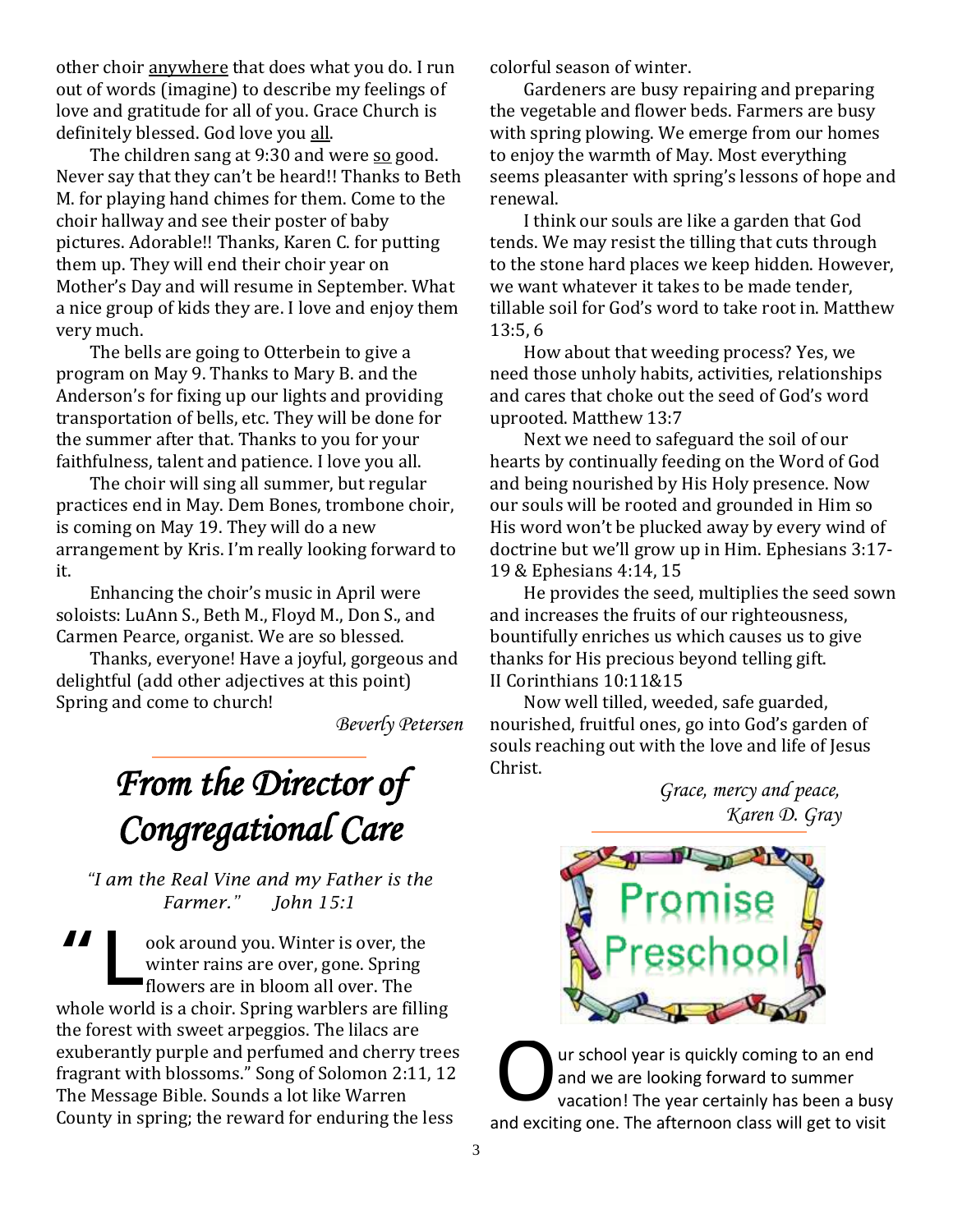Warren Elementary Center so they can see what kindergarten will be like next year. They are also finishing their "Passports to Kindergarten" in final preparation for "big school"!

As we spend our last few days together, we hope the weather will get warmer so we can play outside and look for signs of spring. Our school year will conclude with acting out some stories, discussing summer fun and safety and making our own pizzas on the last day of school.

We would like to thank all of you for the incredible support for our preschool program, especially our wonderful Preschool Board that does so much for us. We continue to work with our Care with Grace Daycare program to provide the best care and learning experience possible! We are always humbled at the on-going support we receive from our Grace Church Family. Our March S.O.C. offering and Baked Potato Bar Fundraiser was beyond our expectations! We shouldn't be surprised at the giving spirit at Grace but are so thankful to you all!

We still have some openings for next schoolyear. If you know of anyone that has not registered for preschool, please have them give us a call! Our tuition is only \$75 a MONTH! Registration forms can be picked up in the church office during the week or can be mailed. Please call the church office for more information 723-9440.

Have a great summer! Trish Gentilman & Brenda Whyte [preschool@atlanticbbn.net](mailto:preschool@atlanticbbn.net) or find us on Facebook!

n My 24 there will be a spring scavenger hunt beginning at 5:45pm at the church and going through out the city of Warren. O



Vacation Bible School is being held at Warren First UMC July 21-25, 2019 from 6-8:15pm. This year's theme is "Athens-Paul's Dangerous Journey to Share the Truth."

At the end of the month or early in June the Youth will be doing a fun event of their choice before summer comes. What it will be is still in the works.  $\sim$ Kayla Schwanke – Director of Family Ministries

hank you for all your support with our baked potato fundraiser. We appreciate all the love and support we received. **T** 

We are currently finishing up planning our summer

program. We have a ton of fun activities planned such as bug week, pirate week, and cooking week. We are looking to hire a bus driver for the summer. If you are interested in a apart-time job one day a week, please let us know. We are also still looking to add



people to summer activities if anyone is interested. We are excited for all the activities we have planned and to have a busy summer at Care with Grace. ~Jolee Cradduck & Irene Garris, co-directors



**May 5** *–* Becky Fuller **May 12 –** Anna Peterson **May 19 –** Becky Fuller **May 26 –** Anna Peterson

The Grace Church Food Pantry is in need of **jam/jelly, brownie mix, and spaghetti** at this time**.** Thank you to all who contribute to the Grace Church Food Pantry!

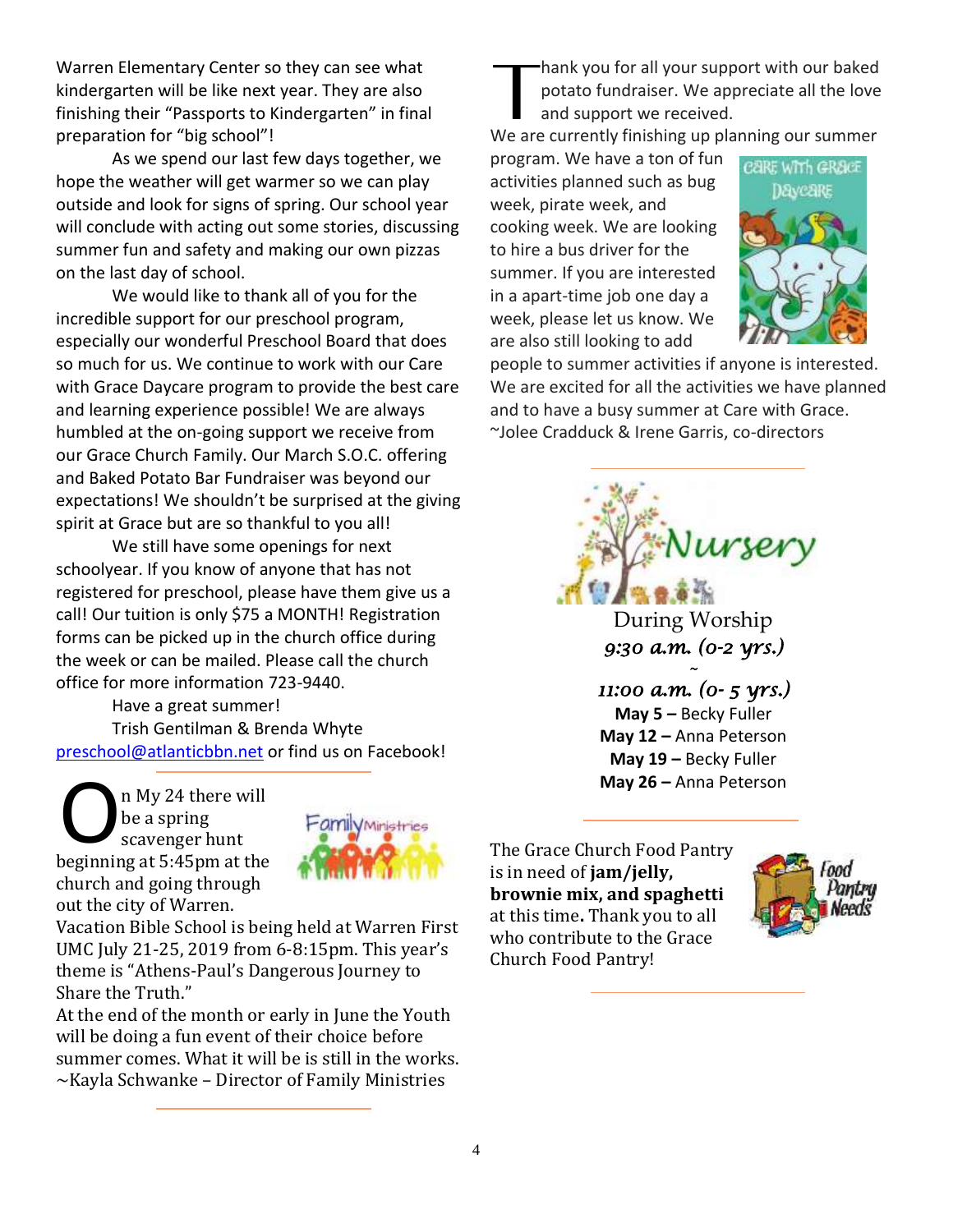

## **Our budget the month of March 2019:** *Other income*

*consists of funds from Sunday* 

*School, Room Rental, Bible Studies, Literature Tables, Fitness Ministry, Easter, Christmas, and Misc. Income.*

| <b>BUDGET</b>                      | 2019      | 2018      |  |  |  |  |  |  |
|------------------------------------|-----------|-----------|--|--|--|--|--|--|
| <b>Other Income:</b>               | 853.65    | 407.00    |  |  |  |  |  |  |
| Offerings &                        |           |           |  |  |  |  |  |  |
| <b>Tithes</b>                      | 33,772.82 | 32,683.99 |  |  |  |  |  |  |
| <b>Total Income</b>                | 34,626.47 | 33,090.99 |  |  |  |  |  |  |
| <b>Number of Sundays:</b>          | 5         | 4         |  |  |  |  |  |  |
| <b>Borrowed</b>                    |           | 0         |  |  |  |  |  |  |
| <b>Expense:</b>                    | 33,113.71 | 32,251.92 |  |  |  |  |  |  |
| Attendance:                        | 1,099     | 1,030     |  |  |  |  |  |  |
| <b>Connectional Apportionments</b> |           |           |  |  |  |  |  |  |
| Obligation-                        | 3,330.00  |           |  |  |  |  |  |  |
| Paid                               | 3,330.00  |           |  |  |  |  |  |  |
| Ahead (Behind)                     |           |           |  |  |  |  |  |  |

Percent of year to date paid 25%

**His income**: Was \$1,535.48 higher in March 2019 compared to March 2018 **Our expenses**: Were \$861.79 higher in March 2019 compared to March 2018

## **Quarterly Review**

Income: January – March 2019 \$93,305.16 Expenses: January – March 2019 \$101,893.67

Submitted by: Alice Bonnell, Finance Chair



#### **Flock Talk!**

"You know how much of a servant you are when you are treated like one."

This is one of those quotes you may need to read twice to see how well it fits. The word servant is used in the Bible 422 times and is a title of recognition as God's person, His property, His beloved child. It's a noble title. Jesus demonstrated it to His disciples with foot washing and Paul demonstrated it with his life. To serve is to actively love one another. We have a church that overflows with people willing to serve. They are the volunteers and committee members and sometimes they are people we simply

never see serving. Their willingness to use their gifts and abilities has strengthened the mission and the ministry of this church.

The founder of the Salvation Army once said, "There have been others who have had greater plans, greater opportunities than I; but from the day I got a vision of what God could do, I made up my mind that God would have all there was of me".

To all who serve in any capacity, we thank you for your time, your effort and your hard work. Please accept the appreciation of Pastor Bill and this church, its leaders, its staff and the congregation. You have truly been a blessing!

Sincerely,

Sue Toombs, Lay Leader



Summer Camp is a place for kids to find themselves, meet new friends,

and above all connect with God. Wesley Woods has something to offer everyone! Grace church covers 50% of camp tuition and Wesley Woods also offers scholarships! Please don't let camp costs be an issue!

Please, take a look at the catalog and REGISTER TODAY! The catalog is available for viewing at [www.wesleywoods.com](http://www.wesleywoods.com/) or let Meghan in the office know if you would like a paper copy. If you have any questions about camps, registration or scholarships please contact Meghan

at [meghan.brooker@graceumcwarren.com](mailto:meghan.brooker@graceumcwarren.com) or 723-9440.

## **ACOLYTE NEWS**

Recently 6 new acolytes were installed to begin service at Grace Church. They were presented acolyte cross pendants and participation certificates during the 11:00 a.m. service. These



students completed a 5-week training class with Pastor Bill and helpers, where they learned about the worship service, symbols in the church, the sacraments, what it means to be an acolyte, and practiced lighting the worship candles. A "getacquainted" pizza party included current acolytes and was held at the conclusion of the last class with 11 present. Becca Anderson, Alanna Byrd, Adelaide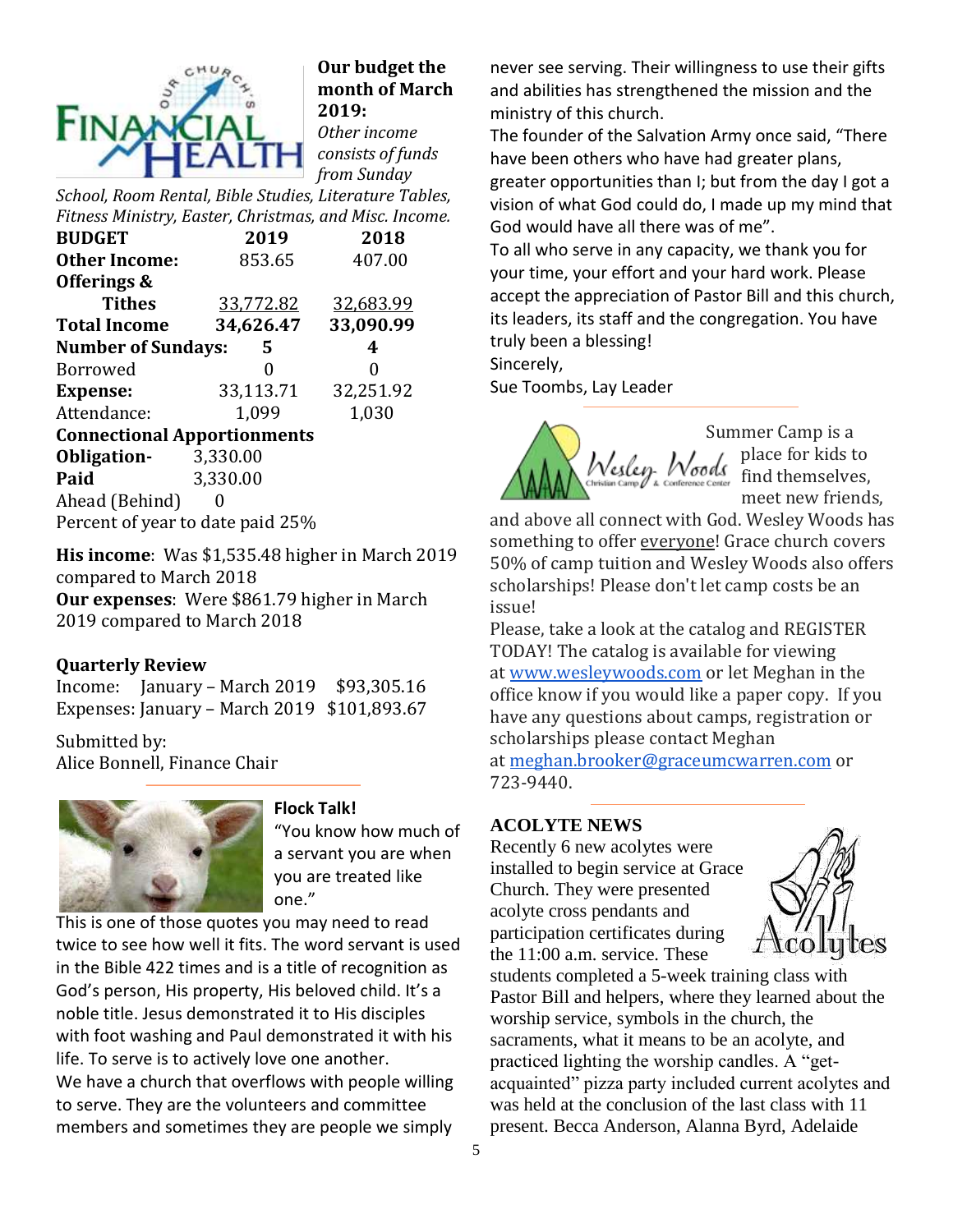Keeports, Kaden Werner, Karson Werner, and Tymber Barr will begin acolyte duties on Sunday, April 21st. For the first few times of serving, each will work with a "veteran" acolyte. We now have a total of 14 active members. Congratulations to the new class and thank you to everyone for serving in this important part of worship.

PS - We are still in need of another adult or older teen to help with the acolyte program. Please call the church or let Pastor Beatty know if you are interested.



Once a month, the **Men's Ministry of Warren County**, a non-denominational group of Christian Believers, will gather

for Christian Fellowship to hear God's Word and discuss the needs of the church, community and family as it pertains to men's ministry. With God's help, we are committed to the transformation of our lives and the lives of the next generation of men, through biblical discipleship and mentoring for the specific purpose of building faith, character, purpose, strength and compassion. This fellowship is a Christian response to the huge cultural changes that have occurred over the last few decades; unfortunately redefining the God ordained institutions of marriage, family, and community life. In the spirit of the freedoms we have inherited in America and by God given rights, we simply want to live out the kind of life that honors God and builds strong families and communities. We believe in the idea of the Land of the Free!

If the problem described above and the vision for a God centered solution resonates with your soul, please join us. We know that many hands make light work and a well-equipped body of believers can bring talent, gifts and anointing. We have an opportunity to respond positively to the disturbing changes occurring by the hands of the few. We seek to have a response of compassion & love that was exemplified by out Lord Jesus Christ and to invite all to receive the gift of salvation and eternal life. These things we know through Jesus Christ who is "the Way, the Truth and the Life" (John 14:6) and that the Word of God is Truth and our only True Hope (John 17:17).

In His Grace & to His Glory, Men's Ministry of Warren County If you wish to attend or have questions, please contact Kurt Shafer (814) 230-1511 or email mensministrywarrenco@gmail.com

#### **L.A.M.B. Ministry**

The animal food pantry is pleased to announce that we have distributed over 250 lbs. of food since last November.



We thank everyone who has donated or contributed in any way. You are making a difference! Our decision to partner with the Salvation Army was a great success and we were able to help animals this past winter who were off the radar.

We are moving ahead with plans to assist Love, INC and will establish a working relationship with them soon. What a wonderful feeling to know God's creatures are experiencing kindness!

Baby Bottles…will be distributed to you on Mother's Day. Please fill them with your spare change. The money collected will benefit the "Women's Care Center of



Warren County". It is located in North Warren at 60 Hatch Run Road. The center provides free pregnancy screenings, ultrasounds, STD testing, counselling for those experiencing an unplanned pregnancy, education about childbirth and baby care, as well as "in school" education regarding life decisions concerning responsibility in relationships and lifestyles. This is only a short list of the services provided. The center is a Christian, "Life Affirming", facility that seeks to provide gentle, empathetic, nonjudgmental and caring services to all clients. All services are free! The baby bottles will be collected on Father's Day and we pray you will be generous and also prayerful about the work of the center.



Usher teams are looking to add to their numbers! Please indicate your interest on a communication card from the pew pocket or

contact Don Anthony or Richard Thoma.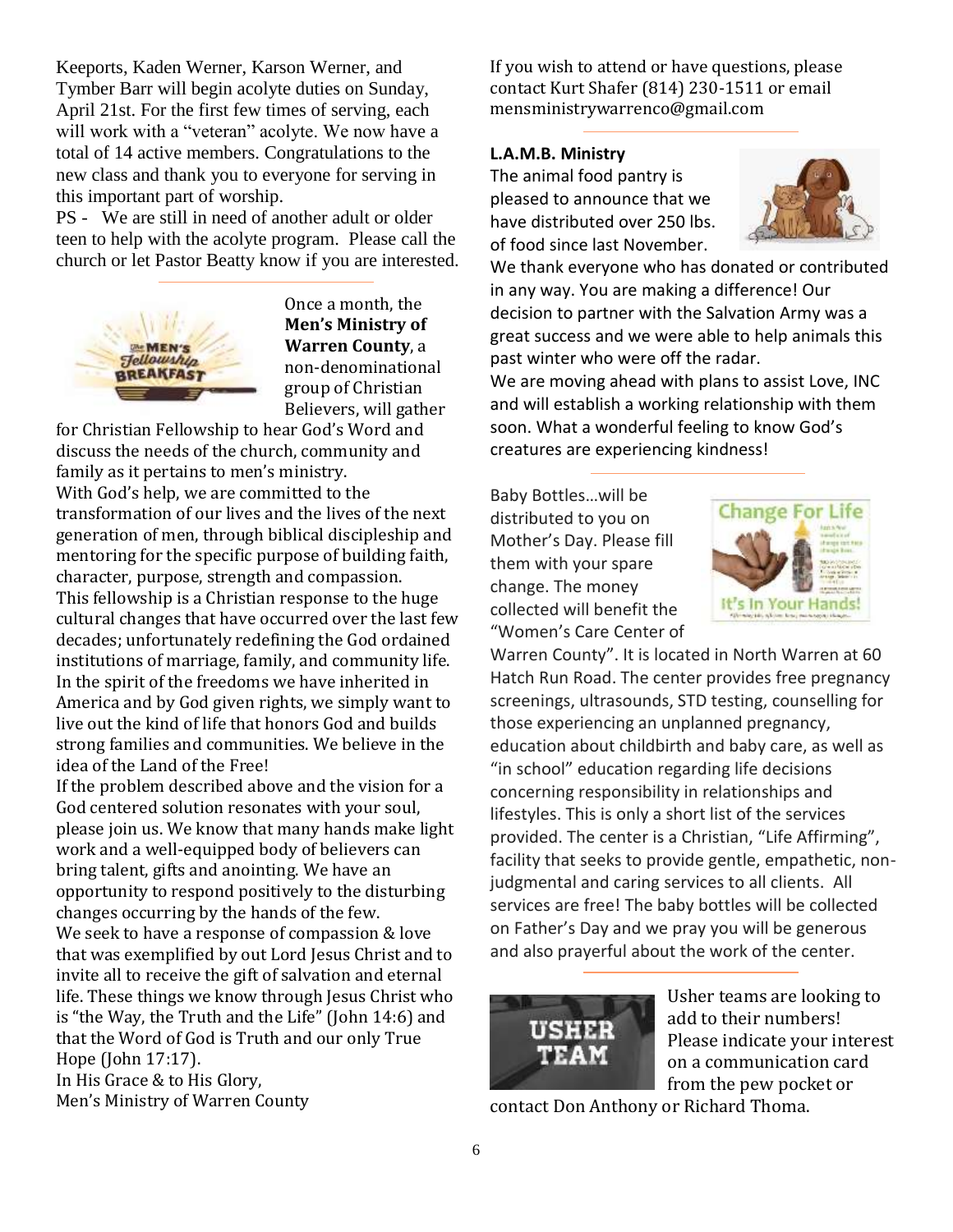

TECH teams are looking to Spring Ahead adding to their numbers!

Please prayerfully consider joining the team. Act on that spark of an idea – training will be provided. What a blessing it would be to add you to the team that is behind the scenes "pointing" us through our wonderful worship services! Please indicate your interest on a communication card found in the pew pockets!

Thank you & God Bless! Worship Committee

cthank . Thanks to the many helpers for the Lenten luncheon at First United Methodist Church on March 21. Grace Church was represented with church

members providing and serving soups and pies. We appreciated the many pies provided, the help in making and transporting the soup, setting up, serving, and cleaning up. More than 56 persons were served lunch besides the committee of 10. Again, thank you all for a successful day in providing this time of fellowship following worship to our community during the Lenten season.

## **General Fund For: Nancy Zaffino By: Danette Sarvey**

**For: Hazel Finley By: Donald McCurdy**

**For: LeRoy Marti By: Harold & Janis Wall**





Youth 180 is a youth ministry for any youth grades  $6<sup>th</sup>$  – 12<sup>th</sup> held the third Friday of every month at Grace Church from 6:00 pm to 8:00 pm. Pizza, pop, and snacks will be provided. Open gym, organized activities, board games, rock painting, coloring, Nintendo Wii, and Youth 180 lesson. Bring friends! For more information find us on Facebook under Grace Warren, email [youth180@yahoo.com,](mailto:youth180@yahoo.com) or call 814-688-64445.

# *May Worship Assistants*



*Advisors*: *Sheryl Richards 726-3876 Linda Knapp 726-1199*

**May 5 –** Charlotte Keeports & Adelaide Keeports **May 12 –** Kaden Werner & AJ Slattery **May 19 –** Karson Werner & Ryan Egger **May 26 –** Tymber Barr & Isabella Egger



**Items for the June Newsletter need to be delivered to Mary in the Church office [\(mary@graceumcwarren.com\)](mailto:mary@graceumcwarren.com) by Friday, May 17. Thank you!**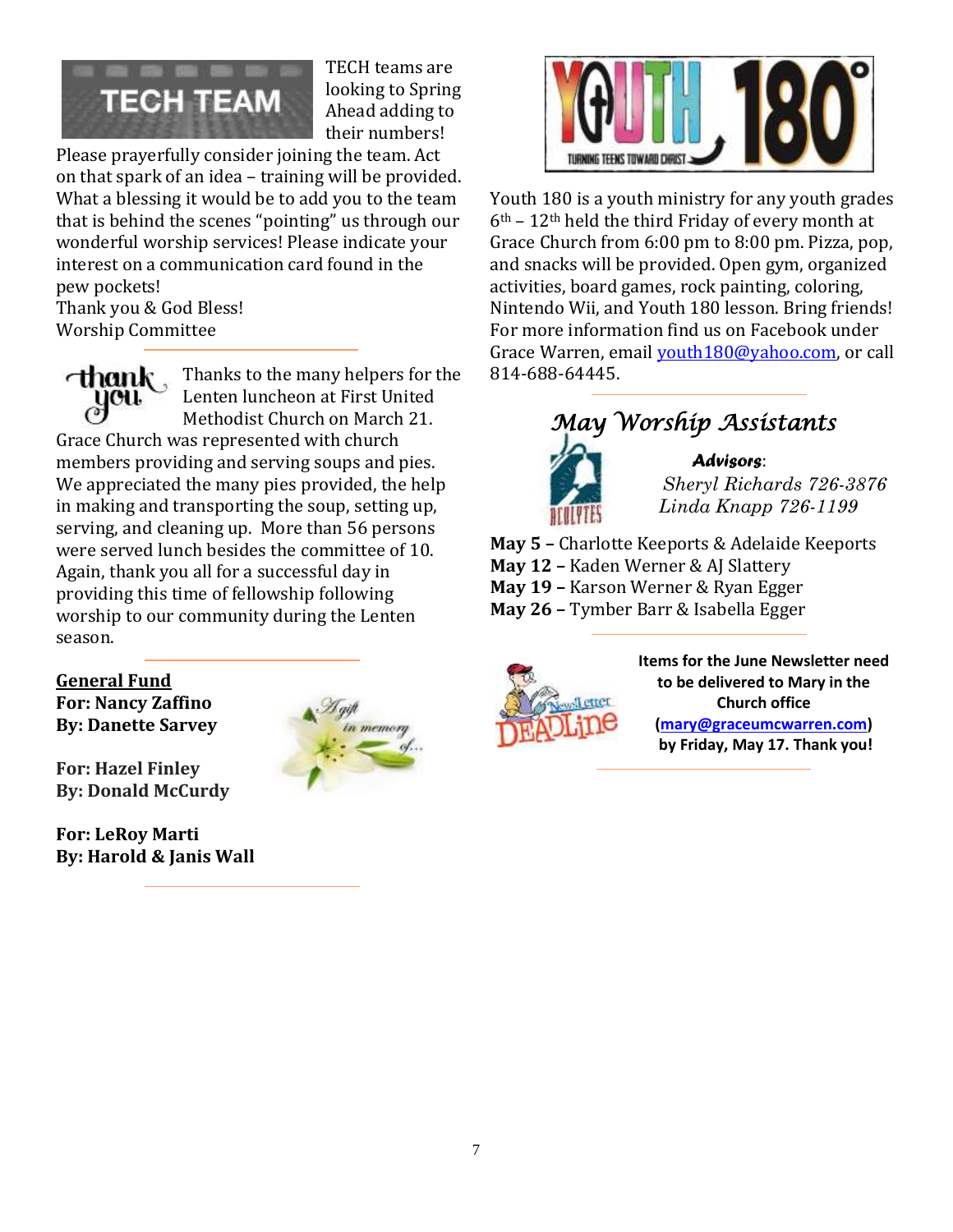

- **May 1 – Dawn Werner**
- **May 2 – James Black, Jacqueline Sadler,**

**Jamie Watson**

- **May 3 – Barb Hulings, Dudley Wineriter, Eric Zavinski**
- **May 4 – Floyd Moore, Simon Smith**
- **May 5 – Joe Sienkiewicz, Sally Moldovan, Evelyn Eaton**
- **May 6 – Edwin Rickerson, Kim Tutaro, Connor Grey**
- **May 7 – Richard Thoma, Emma Stimmell**
- **May 8 – Jan Garrett, Melissa Larsen**
- **May 10 – Julie Danielson, Erin Werner, Susan Puhl**
- **May 11 – Karen Schwone**
- **May 12 – Helena Moore, Laura Rescorla, Stephanie Reagle, Violet Brooker**
- **May 13 – Brittany Saber, Beth Anne Nichols**
- **May 14 – Linda Clover, Dan Farr**
- **May 15 – Gary Fleming, Donna Miller**
- **May 16 – Matt Jeffrey, Dick Clark**
- **May 17 – Shane Burns**
- **May 19 – Mary Rose Farr, Caroline Curren**
- **May 20 – Kylie Pearson, Mitchell Arnold, Kailee Morrison**
- **May 21 – Beth Sprentz**
- **May 22 – Sarah Tarpenning, Jacob McCollough, Patricia McClement, Kristen Johnson**
- **May 23 – Bev Peterson**
- **May 24 – Tom Mintzer, Tyler Gustafson**
- **May 25 – Marci Barker, Brandi Buchanan, Beau Kibbey**
- **May 26 – Michael Phillips**
- **May 27 – Adam Barker, Cory Burns**
- **May 28 – Julie Ross, Ryan Gustafson, Dave Berdine**
- **May 29 – Taylor Napolitan, Linda Morrison**
- **May 30 – Paul Johnson**
- **May 31 – Marty Adams, Walt Miller, Julie Halteman, Anna Peterson, Amanda Green, Tony Ross, Rhonda Narlee**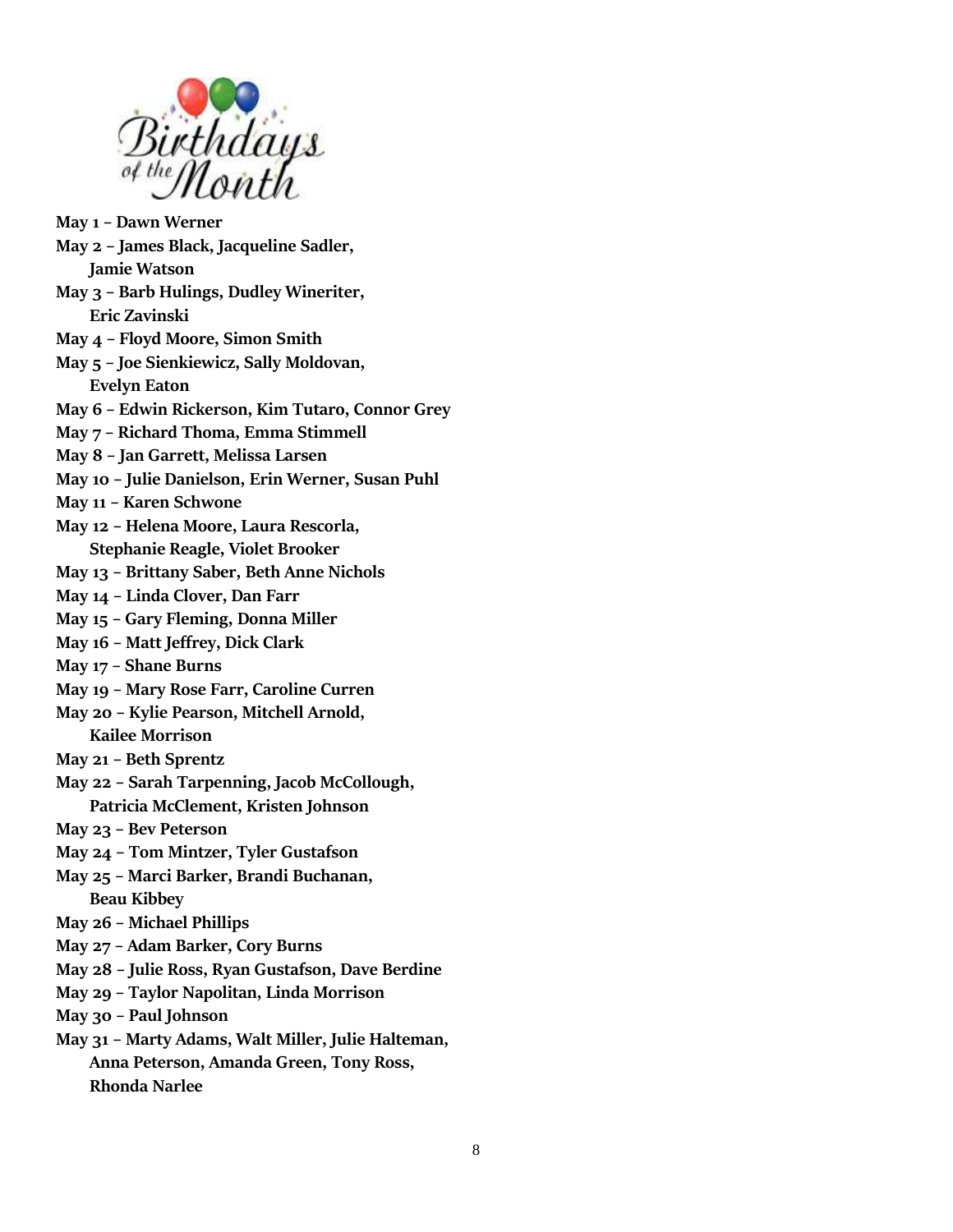L I

| <b>SUNDAY</b>                                                                                                                                                                                                   | <b>MONDAY</b>                                                                                                                                                                                                    | <b>TUESDAY</b>                                                                                                                           | <b>WEDNESDAY</b>                                                                                                                                                            | <b>THURSDAY</b>                                                                                                                                                        | <b>FRIDAY</b>                                                                  | <b>SATURDAY</b>                                                                                  |
|-----------------------------------------------------------------------------------------------------------------------------------------------------------------------------------------------------------------|------------------------------------------------------------------------------------------------------------------------------------------------------------------------------------------------------------------|------------------------------------------------------------------------------------------------------------------------------------------|-----------------------------------------------------------------------------------------------------------------------------------------------------------------------------|------------------------------------------------------------------------------------------------------------------------------------------------------------------------|--------------------------------------------------------------------------------|--------------------------------------------------------------------------------------------------|
| <b>CARE WITH GRACE</b><br><b>DAYCARE</b><br>is open daily from<br>6:30 am to 6:00 pm<br>located on the<br>second-floor parking<br>lot side and in the<br>gym.                                                   | <b>PROMISE</b><br><b>PRESCHOOL</b><br>is open Monday,<br>Wednesday, and<br>Thursday from 9-11:30<br>am (3-year-olds) and<br>$12:30 - 3:00$ pm (4-<br>year-olds) located on<br>the ground floor.                  |                                                                                                                                          | 7:00 a Men's Prayer<br><b>Breakfast</b><br>1:15 p Fitness Class<br>5:15 p Christian Yoga<br>6:00 p Handbells<br>7:00 p Choir<br>8:15 p Madrigals                            | $\overline{2}$<br>3:00 p<br>Higginbotham<br><b>Hall Reserved</b><br>5:00 p Caregivers'<br>Support Group<br>6:00 p Pickleball<br>6:30 p Disciple IV<br>7:00 p AseraCare | 3<br>10:00 a Yarn<br>Angels<br>12:15 p Christian<br>Yoga                       | $\overline{\mathbf{4}}$<br>3:00 p Kane<br><b>District</b><br>Conference                          |
| 5<br>8:30/9:30/11:00 a<br>Worship<br>9:00 a Children's<br>Choir<br>9:30 a Adult Sunday<br>School<br>9:45 a Sunday School<br>12:00 p New<br><b>Member Class</b><br>6:00 p Winger Parlor<br>Reserved              | 6<br>1:15 p Fitness Class<br>5:15 p Christian Yoga<br>6:00 p Youth Group<br>6:30 p Habitat for<br>Humanity<br>6:45 p $SPRC$<br>7:00 p Eaton Parlor<br>Reserved<br>8:15 p Praise Team                             | $\overline{7}$<br>9:00 a Disciple IV<br>11:15 a Staff Meeting<br>5:15 p Healing<br>Christian Yoga<br>6:00 p Pickleball<br>7:00 p Finance | 8<br>7:00 a Men's Prayer<br><b>Breakfast</b><br>1:15 p Fitness Class<br>5:15 p Christian Yoga<br>6:00 p Handbells<br>7:00 p Girl Scouts<br>7:00 p Choir<br>8:15 p Madrigals | 9<br>12:30 p<br>Higginbotham<br>Hall Reserved<br>6:00 p Pickleball<br>6:30 p Disciple IV                                                                               | 10<br>10:00 a Yarn<br>Angels<br>12:15 p Christian<br>Yoga                      | 11<br>11:00 a Wesley<br>Parlor Reserved<br>11:00 a Gym &<br>Higginbotham<br><b>Hall Reserved</b> |
| 12<br>8:30/9:30/11:00 a<br>Worship<br>9:00 a Children's<br>Choir<br>9:30 a Adult Sunday<br>School<br>9:45 a Sunday School                                                                                       | 13<br>1:15 p Fitness Class<br>5:15 p Christian Yoga<br>6:00 p Youth Group<br>6:00 p Childcare<br>7:00 p Eaton Parlor<br>Reserved<br>8:15 p Praise Team                                                           | 14<br>9:00 a Disciple IV<br>5:15 p Healing<br><b>Christian Yoga</b><br>6:00 p Pickleball<br>7:00 p Property<br><b>Trustees</b>           | 15<br>7:00 a Men's Prayer<br><b>Breakfast</b><br>1:15 p Fitness Class<br>5:15 p Christian Yoga<br>7:00 p Choir<br>8:15 p Madrigals                                          | 16<br>6:00 p Pickleball<br>6:30 p Disciple IV                                                                                                                          | 17<br>10:00 a Yarn<br>Angels<br>12:15 p Christian<br>Yoga<br>5:30 p Youth 180! | 18                                                                                               |
| 19<br>8:30/9:30/11:00 a<br>Worship<br>9:30 a Adult Sunday<br>School<br>9:45 a Sunday School<br>12:00 p Memorial<br>12:00 p New<br><b>Member Class</b><br>4:00 p Watson Home<br>6:00 p Winger Parlor<br>Reserved | 20<br>12:00 p Caregivers'<br><b>Support Group</b><br>1:15 p Fitness Class<br>5:15 p Christian Yoga<br>6:00 p Youth Group<br>7:00 p Outreach/<br>Witness<br>7:00 p Eaton Parlor<br>Reserved<br>8:15 p Praise Team | 21<br>11:00 a Staff Meeting<br>5:15 p Healing<br>Christian Yoga<br>6:00 p Pickleball<br>7:00 p Education                                 | 22<br>7:00 a Men's Prayer<br><b>Breakfast</b><br>1:15 p Fitness Class<br>5:15 p Christian Yoga<br>7:00 p Girl Scouts<br>7:00 p Choir<br>8:15 p Madrigals                    | 23<br>6:00 p Pickleball                                                                                                                                                | 24<br>10:00 a Yarn<br>Angels<br>12:15 p Christian<br>Yoga                      | 25                                                                                               |
| 26<br>8:30/9:30/11:00 a<br>Worship<br>9:30 a Adult Sunday<br>School<br>9:45 a Sunday School<br>1:00 p Girl Scouts<br>6:00 p Winger Parlor<br>Reserved                                                           | 27 Office Closed<br>1:15 p Fitness Class<br>5:15 p Christian Yoga<br>6:00 p Youth Group<br>7:00 p Eaton Parlor<br>Reserved<br>8:15 p Praise Team                                                                 | 28<br>5:15 p Healing<br>Christian Yoga<br>6:00 p Pickleball                                                                              | 29<br>7:00 a Men's Prayer<br><b>Breakfast</b><br>1:15 p Fitness Class<br>5:00 p Wesley<br>Parlor Reserved<br>5:15 p Christian Yoga<br>7:00 p Choir<br>8:15 p Madrigals      | 30<br>6:00 p Pickleball                                                                                                                                                | 31<br>10:00 a Yarn<br>Angels<br>12:15 p Christian<br>Yoga                      |                                                                                                  |